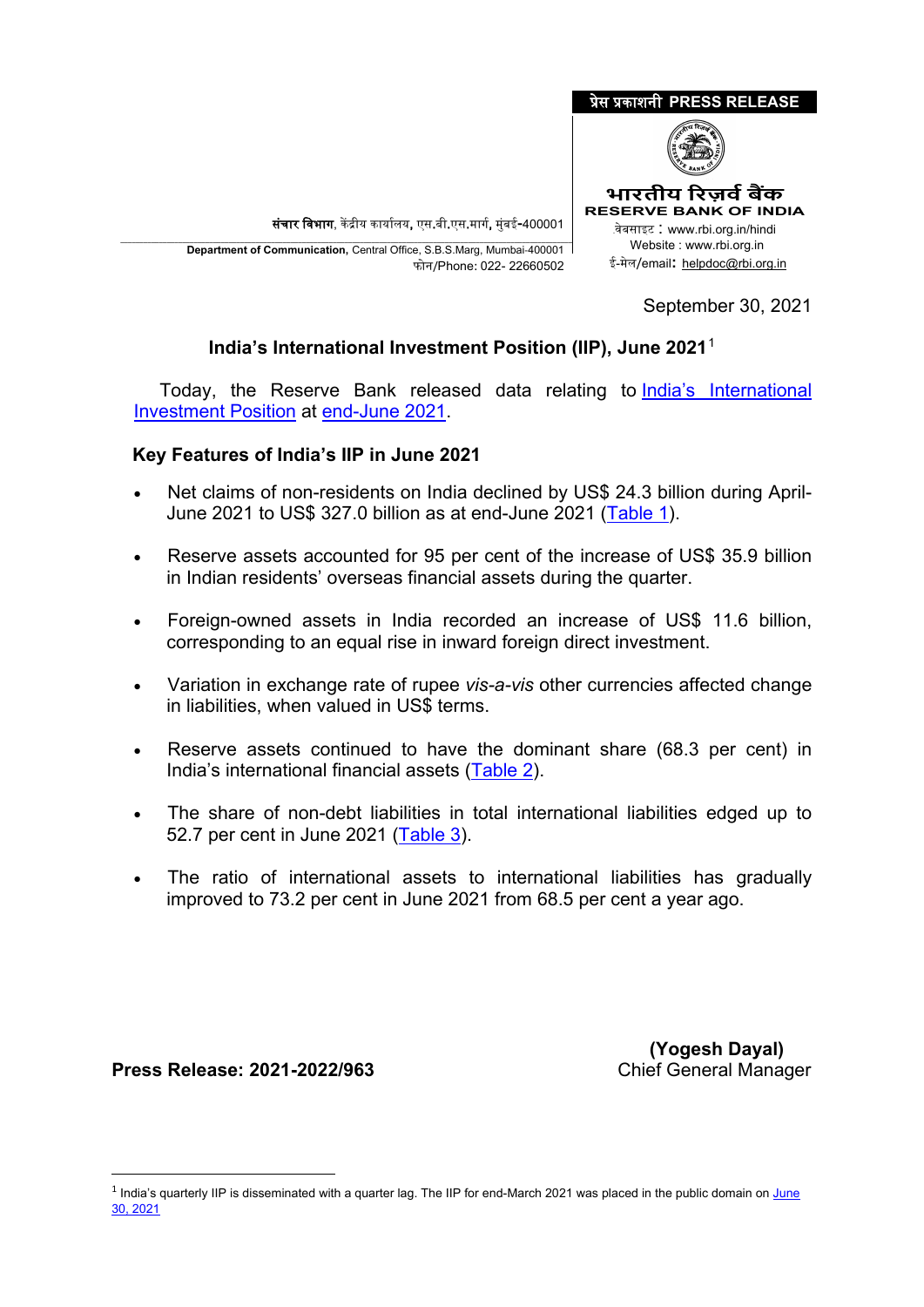<span id="page-1-0"></span>

| <b>Period</b>                         | June-20  |               |               |               |          |
|---------------------------------------|----------|---------------|---------------|---------------|----------|
|                                       |          | <b>Sep-20</b> | <b>Dec-20</b> | <b>Mar-21</b> | June-21  |
|                                       | (R)      | (PR)          | (PR)          | (PR)          | (P)      |
| Net IIP (A-B)                         | $-344.8$ | $-337.7$      | $-340.7$      | $-351.3$      | $-327.0$ |
| A. Assets                             | 749.0    | 802.8         | 852.3         | 859.3         | 895.2    |
| 1. Direct Investment                  | 185.6    | 188.3         | 190.9         | 193.9         | 199.2    |
| 1.1 Equity and investment fund shares | 120.3    | 121.3         | 122.5         | 122.7         | 125.3    |
| 1.2 Debt instruments                  | 65.3     | 67.0          | 68.4          | 71.2          | 73.9     |
| 2. Portfolio Investment               | 4.3      | 5.0           | 6.3           | 7.9           | 7.9      |
| 2.1 Equity and investment fund shares | 0.8      | 1.9           | 2.5           | 2.3           | 3.1      |
| 2.2 Debt Securities                   | 3.5      | 3.1           | 3.8           | 5.6           | 4.8      |
| 3. Other Investment                   | 53.4     | 64.8          | 69.3          | 80.5          | 77.0     |
| 3.1 Trade Credits                     | 1.1      | 2.8           | 3.2           | 5.6           | 7.9      |
| 3.2 Loans                             | 7.4      | 9.0           | 10.6          | 13.3          | 13.7     |
| 3.3 Currency and Deposits             | 27.7     | 34.9          | 37.3          | 42.4          | 35.9     |
| 3.4 Other Assets                      | 17.2     | 18.1          | 18.2          | 19.2          | 19.5     |
| 4. Reserve Assets                     | 505.7    | 544.7         | 585.8         | 577.0         | 611.1    |
| <b>B.</b> Liabilities                 | 1,093.8  | 1,140.5       | 1,193.0       | 1,210.6       | 1,222.2  |
| 1. Direct Investment                  | 419.4    | 455.9         | 480.2         | 482.1         | 493.7    |
| 1.1 Equity and investment fund shares | 395.8    | 430.7         | 454.6         | 456.9         | 468.0    |
| 1.2 Debt instruments                  | 23.6     | 25.2          | 25.6          | 25.2          | 25.7     |
| 2. Portfolio Investment               | 241.7    | 253.3         | 274.0         | 282.0         | 281.3    |
| 2.1 Equity and investment fund shares | 139.0    | 149.1         | 170.6         | 177.3         | 176.2    |
| 2.2 Debt securities                   | 102.7    | 104.2         | 103.4         | 104.7         | 105.1    |
| 3. Other Investment                   | 432.7    | 431.3         | 438.8         | 446.5         | 447.2    |
| 3.1 Trade Credits                     | 104.0    | 102.2         | 102.6         | 100.3         | 102.2    |
| 3.2 Loans                             | 184.8    | 180.8         | 184.0         | 190.0         | 189.5    |
| 3.3 Currency and Deposits             | 132.9    | 137.5         | 140.7         | 142.1         | 141.9    |
| 3.4 Other Liabilities                 | 11.0     | 10.8          | 11.5          | 14.1          | 13.6     |
| Memo item:                            | 68.5     | 70.4          | 71.4          | 71.0          | 73.2     |
| Assets to Liability Ratio (%)         |          |               |               |               |          |

**Table 1: Overall International Investment Position of India**

R: Revised PR: Partially revised P: Provisional;

The sum of the constituent items may not add to the total due to rounding off.